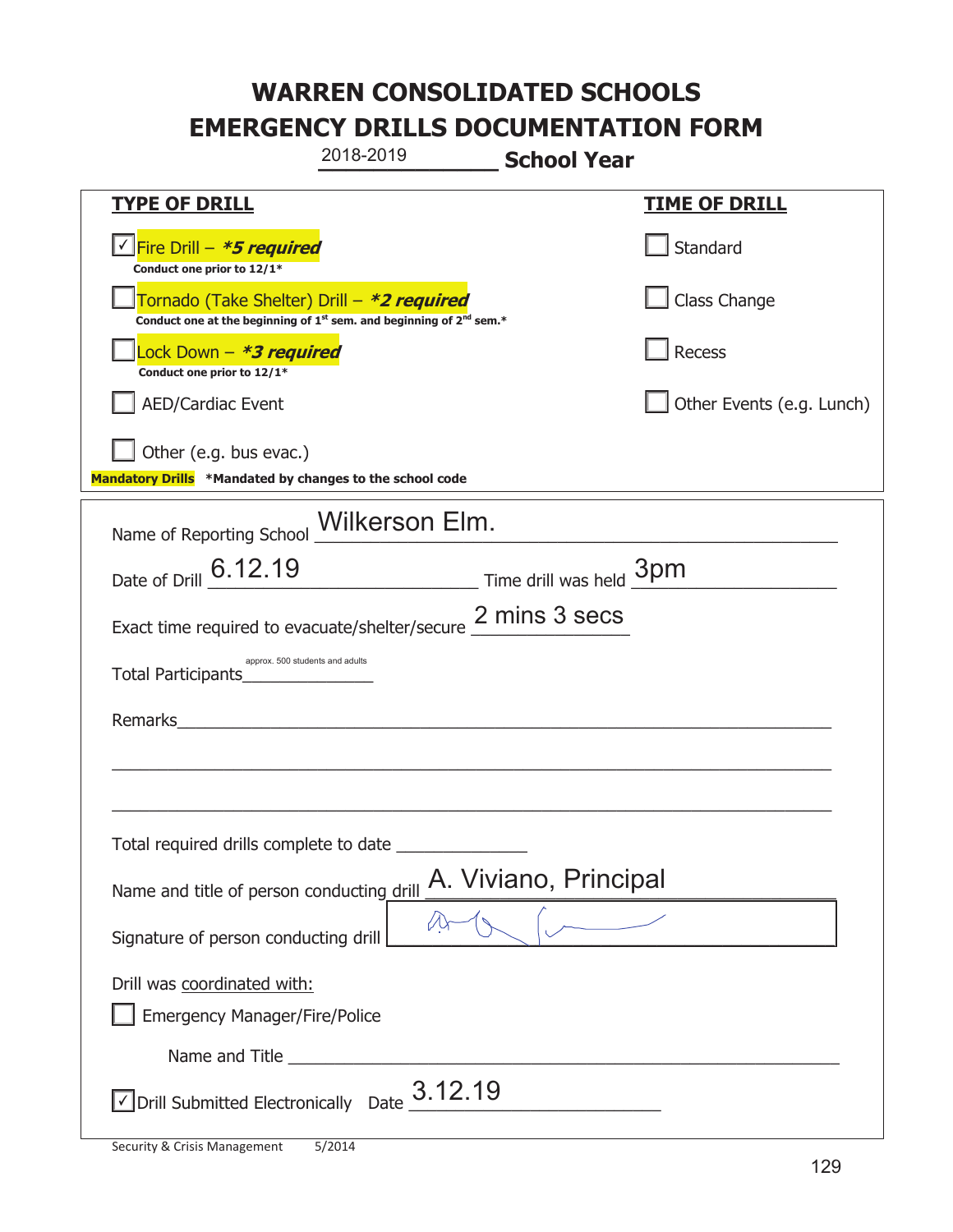|                                                                                    | 2018-2019                                                               | <b>School Year</b> |                           |
|------------------------------------------------------------------------------------|-------------------------------------------------------------------------|--------------------|---------------------------|
| <u>TYPE OF DRILL</u>                                                               |                                                                         |                    | <b>TIME OF DRILL</b>      |
| Fire Drill - *5 required<br>Conduct one prior to 12/1*                             |                                                                         |                    | √ Standard                |
| Tornado (Take Shelter) Drill – *2 required                                         | Conduct one at the beginning of $1st$ sem. and beginning of $2nd$ sem.* |                    | Class Change              |
| Lock Down - *3 required<br>Conduct one prior to 12/1*                              |                                                                         |                    | Recess                    |
| <b>AED/Cardiac Event</b>                                                           |                                                                         |                    | Other Events (e.g. Lunch) |
| Other (e.g. bus evac.)<br>Mandatory Drills *Mandated by changes to the school code |                                                                         |                    |                           |
|                                                                                    |                                                                         |                    |                           |
| Name of Reporting School <b>Wilkerson Elm.</b>                                     |                                                                         |                    |                           |
| Date of Drill 6.7.19                                                               | Time drill was held 10am                                                |                    |                           |
| Exact time required to evacuate/shelter/secure 2:38sec                             |                                                                         |                    |                           |
| approx 550 students and staff<br>Total Participants                                |                                                                         |                    |                           |
| Remarks                                                                            |                                                                         |                    |                           |
|                                                                                    |                                                                         |                    |                           |
|                                                                                    |                                                                         |                    |                           |
| Total required drills complete to date                                             |                                                                         |                    |                           |
| Name and title of person conducting drill A. Viviano                               |                                                                         |                    |                           |
| Signature of person conducting drill                                               |                                                                         |                    |                           |
| Drill was coordinated with:                                                        |                                                                         |                    |                           |
| <b>Emergency Manager/Fire/Police</b>                                               |                                                                         |                    |                           |
|                                                                                    |                                                                         |                    |                           |
| √ Drill Submitted Electronically Date                                              | 6.7.19                                                                  |                    |                           |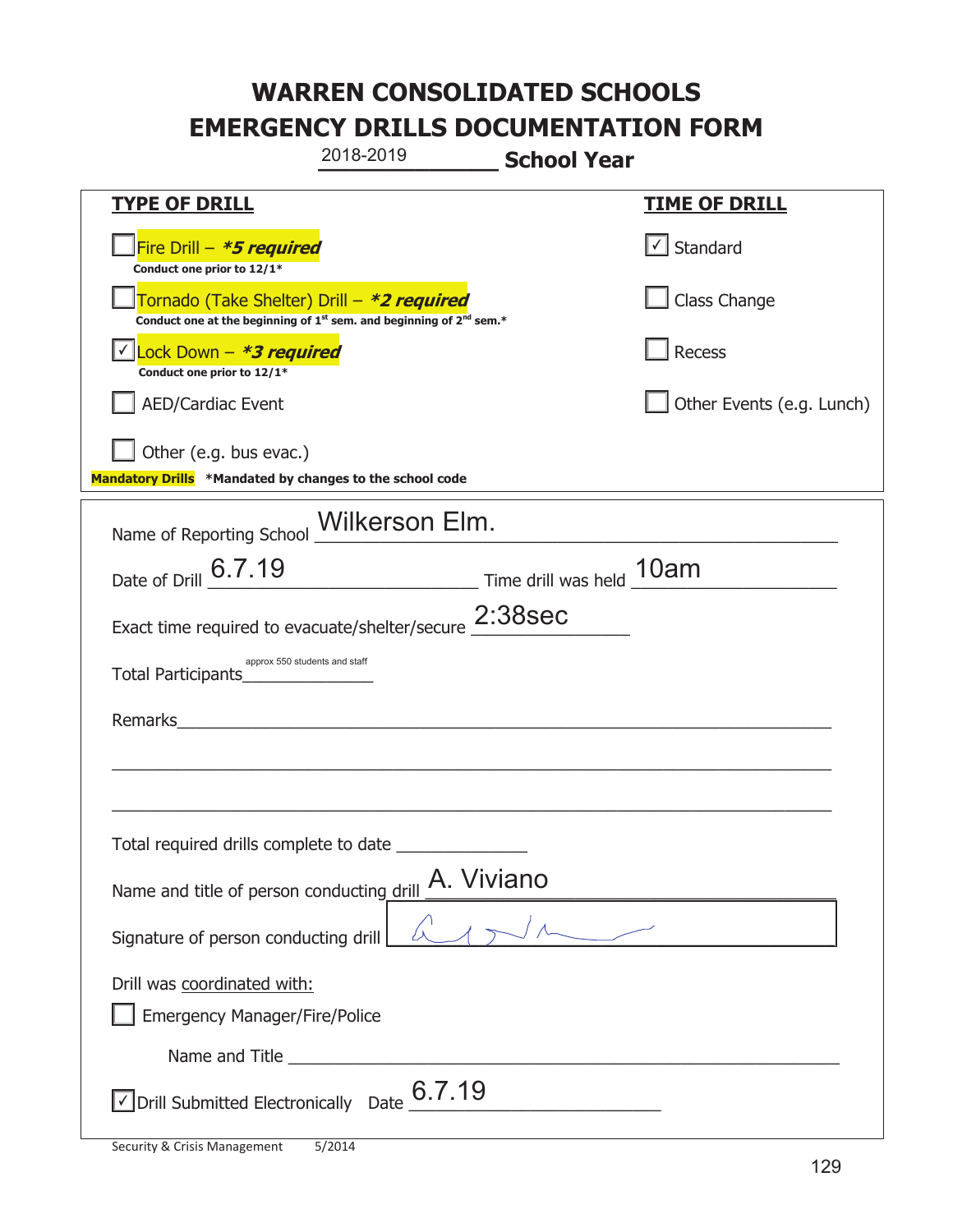**\_\_\_\_\_\_\_\_\_\_\_\_\_ School Year** 

| <b>TYPE OF DRILL</b>                                                                                                                      | <u>TIME OF DRILL</u>              |
|-------------------------------------------------------------------------------------------------------------------------------------------|-----------------------------------|
| V Fire Drill - *5 required<br>Conduct one prior to 12/1*                                                                                  | $\lfloor \angle \rfloor$ Standard |
| Tornado (Take Shelter) Drill – *2 required<br>Conduct one at the beginning of 1 <sup>st</sup> sem. and beginning of 2 <sup>nd</sup> sem.* | Class Change                      |
| Lock Down - *3 required<br>Conduct one prior to 12/1*                                                                                     | Recess                            |
| <b>AED/Cardiac Event</b>                                                                                                                  | Other Events (e.g. Lunch)         |
| Other (e.g. bus evac.)<br>Mandatory Drills *Mandated by changes to the school code                                                        |                                   |
| Name of Reporting School Milkerson                                                                                                        |                                   |
| Date of Drill 4-26-19 Time drill was held 2:30                                                                                            |                                   |
| Exact time required to evacuate/shelter/secure $\frac{2 \text{ m}}{2}$ 19 S                                                               |                                   |
| Approx. 550 adults and children                                                                                                           |                                   |
|                                                                                                                                           |                                   |
|                                                                                                                                           |                                   |
|                                                                                                                                           |                                   |
|                                                                                                                                           |                                   |
| <b>Anthony Viviano</b><br>Name and title of person conducting drill                                                                       |                                   |
| Signature of person conducting drill                                                                                                      |                                   |
| Drill was coordinated with:                                                                                                               |                                   |
| <b>Emergency Manager/Fire/Police</b>                                                                                                      |                                   |
|                                                                                                                                           |                                   |
| $\sqrt{\phantom{a}}$ Drill Submitted Electronically Date $\frac{\sqrt{4}}{2}$ -26-19                                                      |                                   |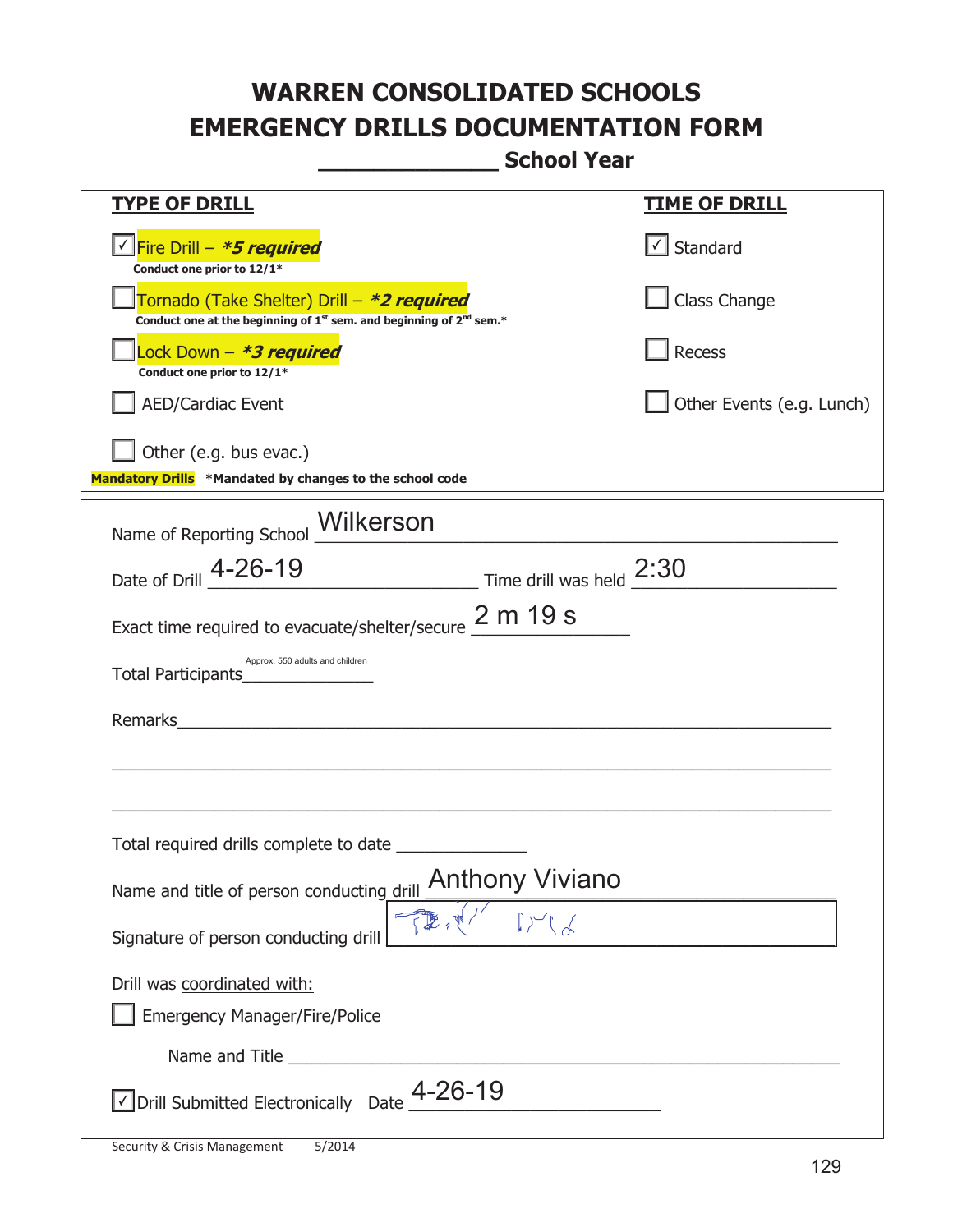|                                                                                    | 2018-19                                                                                     | <b>School Year</b>          |                           |
|------------------------------------------------------------------------------------|---------------------------------------------------------------------------------------------|-----------------------------|---------------------------|
| <b>TYPE OF DRILL</b>                                                               |                                                                                             |                             | <u>TIME OF DRILL</u>      |
| Fire Drill - *5 required<br>Conduct one prior to 12/1*                             |                                                                                             |                             | √ Standard                |
| Tornado (Take Shelter) Drill – *2 required                                         | Conduct one at the beginning of 1 <sup>st</sup> sem. and beginning of 2 <sup>nd</sup> sem.* |                             | Class Change              |
| Lock Down - *3 required<br>Conduct one prior to 12/1*                              |                                                                                             |                             | Recess                    |
| <b>AED/Cardiac Event</b>                                                           |                                                                                             |                             | Other Events (e.g. Lunch) |
| Other (e.g. bus evac.)<br>Mandatory Drills *Mandated by changes to the school code |                                                                                             |                             |                           |
| Name of Reporting School <b>Wilkerson Elementary</b>                               |                                                                                             |                             |                           |
| Date of Drill 1/9/2019                                                             |                                                                                             | Time drill was held 10:31am |                           |
| Exact time required to evacuate/shelter/secure 4 min 23 sec                        |                                                                                             |                             |                           |
| approx 550 staff and students<br>Total Participants                                |                                                                                             |                             |                           |
| Remarks                                                                            |                                                                                             |                             |                           |
|                                                                                    |                                                                                             |                             |                           |
| Total required drills complete to date                                             |                                                                                             |                             |                           |
| Name and title of person conducting drill                                          |                                                                                             | Anthony Viviano, Principal  |                           |
| Signature of person conducting drill                                               |                                                                                             |                             |                           |
| Drill was coordinated with:<br><b>Emergency Manager/Fire/Police</b>                |                                                                                             |                             |                           |
|                                                                                    |                                                                                             |                             |                           |
| Drill Submitted Electronically Date                                                | 1/10/19                                                                                     |                             |                           |

t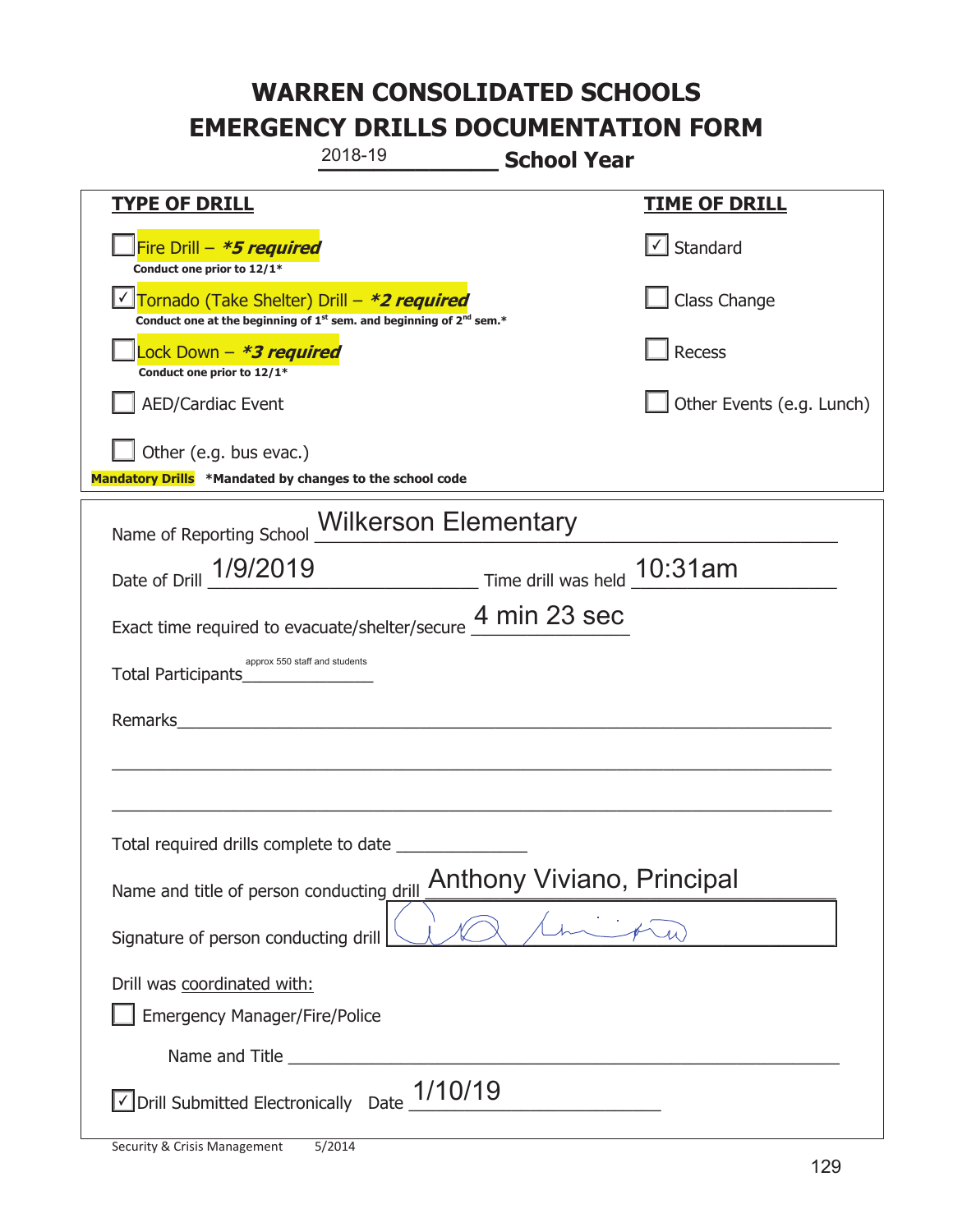|                                                                                    | 2018-19                                                                                     | <b>School Year</b> |                           |
|------------------------------------------------------------------------------------|---------------------------------------------------------------------------------------------|--------------------|---------------------------|
| <b>TYPE OF DRILL</b>                                                               |                                                                                             |                    | <b>TIME OF DRILL</b>      |
| <u>√ Fire Drill – <i>*5 required</i></u><br>Conduct one prior to 12/1*             |                                                                                             |                    | √ Standard                |
| Tornado (Take Shelter) Drill – *2 required                                         | Conduct one at the beginning of 1 <sup>st</sup> sem. and beginning of 2 <sup>nd</sup> sem.* |                    | Class Change              |
| ock Down – <b>*<i>3 required</i></b><br>Conduct one prior to 12/1*                 |                                                                                             |                    | <b>Recess</b>             |
| <b>AED/Cardiac Event</b>                                                           |                                                                                             |                    | Other Events (e.g. Lunch) |
| Other (e.g. bus evac.)<br>Mandatory Drills *Mandated by changes to the school code |                                                                                             |                    |                           |
|                                                                                    |                                                                                             |                    |                           |
| Name of Reporting School Wilkerson Elm.                                            |                                                                                             |                    |                           |
| Date of Drill 10.10.18 Time drill was held 1:00pm                                  |                                                                                             |                    |                           |
| Exact time required to evacuate/shelter/secure $\frac{2 \text{ min. 31 secs.}}{}$  |                                                                                             |                    |                           |
| approx. 500 students and staff<br>Total Participants                               |                                                                                             |                    |                           |
| Remarks                                                                            | <u> 1980 - John Stein, Amerikaansk politiker (</u>                                          |                    |                           |
|                                                                                    |                                                                                             |                    |                           |
|                                                                                    |                                                                                             |                    |                           |
| Total required drills complete to date $\frac{9}{2}$                               | 3                                                                                           |                    |                           |
| Name and title of person conducting drill                                          | A. Viviano                                                                                  |                    |                           |
| Signature of person conducting drill                                               |                                                                                             |                    |                           |
| Drill was coordinated with:                                                        |                                                                                             |                    |                           |
| <b>Emergency Manager/Fire/Police</b>                                               |                                                                                             |                    |                           |
| Name and Title                                                                     |                                                                                             |                    |                           |
| √ Drill Submitted Electronically                                                   | 10.10.18<br>Date                                                                            |                    |                           |